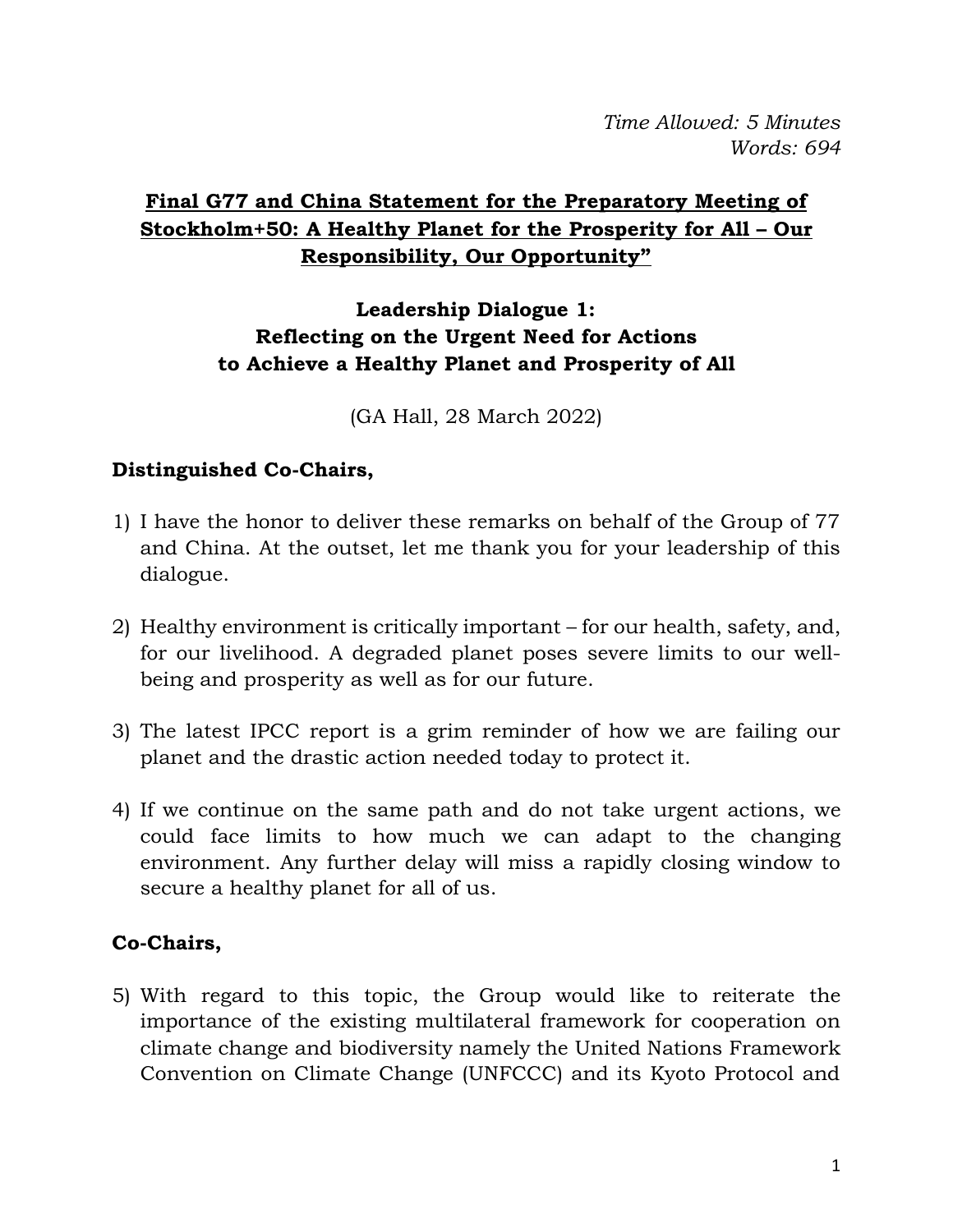its Paris Agreement and the United Nations Convention on Biological Diversity (CBD).

6) We underscore that the existing frameworks were founded on the principles of equity and common but differentiated responsibilities and respective capabilities of countries, their different national circumstances, and historic responsibilities. Adherence to these principles, therefore, is vital in any discussion on nature and ecosystems.

### **Co-Chairs,**

- 7) During the informal working group meeting for this leadership dialogue, the urgency to act and to take bold actions was expressed. The Group believes that this would require enhancement in the means of implementation, particularly climate finance, technology transfer and capacity building for the developing countries.
- 8) To this end, the Group emphasizes that the agreement reached at Glasgow must be the baseline for future discussions on climate action. In this regard, the Group would like to highlight that:
	- i. **First,** the commitment undertaken by developed countries of \$100 billion in annual climate finance by 2020 was not met and must be fulfilled urgently. Enhanced commitments for annual climate finance from the floor of \$100 billion goal must be achieved in the new collective quantified goal on climate finance by 2024. We call for adequate and predictable financing instead of innovative accounting.
	- ii. **Second,** while welcoming the commitments reached at Glasgow, including on at least doubling climate financing for adaptation, further action is needed to ensure a balance between support for mitigation and adaptation in climate finance.
	- iii. **Third,** concessional finance must be significantly scaled up and climate finance should not be a source of additional external debt for developing countries.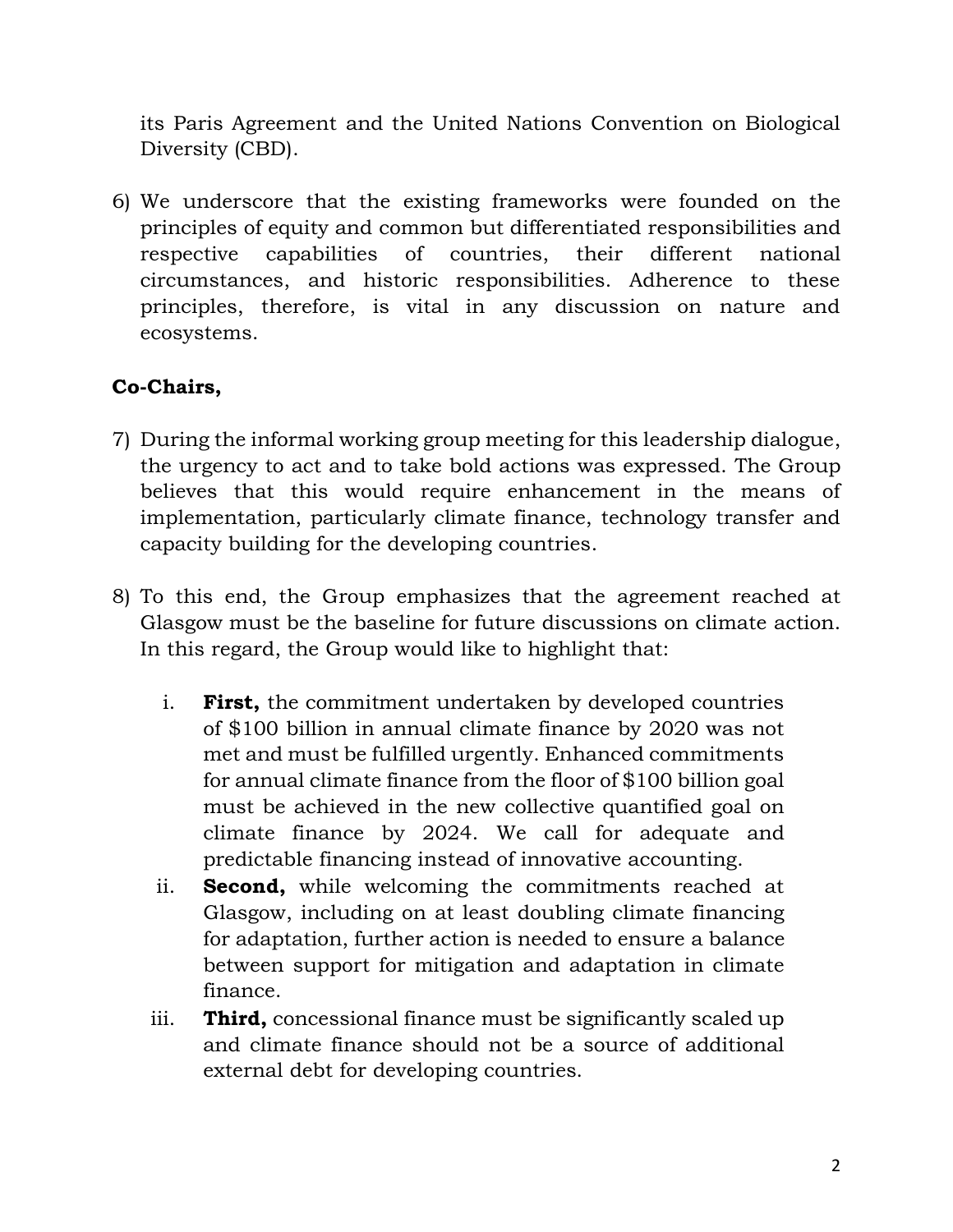- iv. **Fourth,** the Group welcomes the agreement reached on operationalization of the Santiago Network at Glasgow. It stresses that the establishment of an independent loss and damage financial facility is essential.
- v. And **fifth,** the Group calls for a simplification and acceleration of existing procedures to access financing for climate projects, such as from the Green Climate Fund and calls for its early replenishment.

# **Co-Chairs,**

- 9) The Group recognizes the importance of sustainable consumption and production patterns in achieving sustainable development and the 2030 Agenda.
- 10) Accelerated actions and multi-stakeholder partnerships at all levels, including with the UN system and international financial system, to advance innovative pathways to achieving sustainable consumption and production are also important parts of a sustainable, inclusive, and resilient COVID-19 response and recovery.
- 11) In the context of food systems, the Group recalls that the 2030 Agenda identifies sustainable agriculture and food systems as key drivers of sustainable development. The pandemic and its resultant economic impacts have exposed significant vulnerabilities in contemporary food systems.
- 12) The Group, therefore, emphasizes the impact of harmful agricultural subsidies and protectionist policies on sustainable food systems and stresses that a universal, open, non-discriminatory, and equitable multilateral trading system is necessary to facilitate access to safe, diverse, and nutritious food.

### **Co-Chairs,**

13) The Group looks forward to the international meeting on Stockholm+50 this year and hopes that the meeting will be able to raise awareness on the importance of protecting our planet and achieving